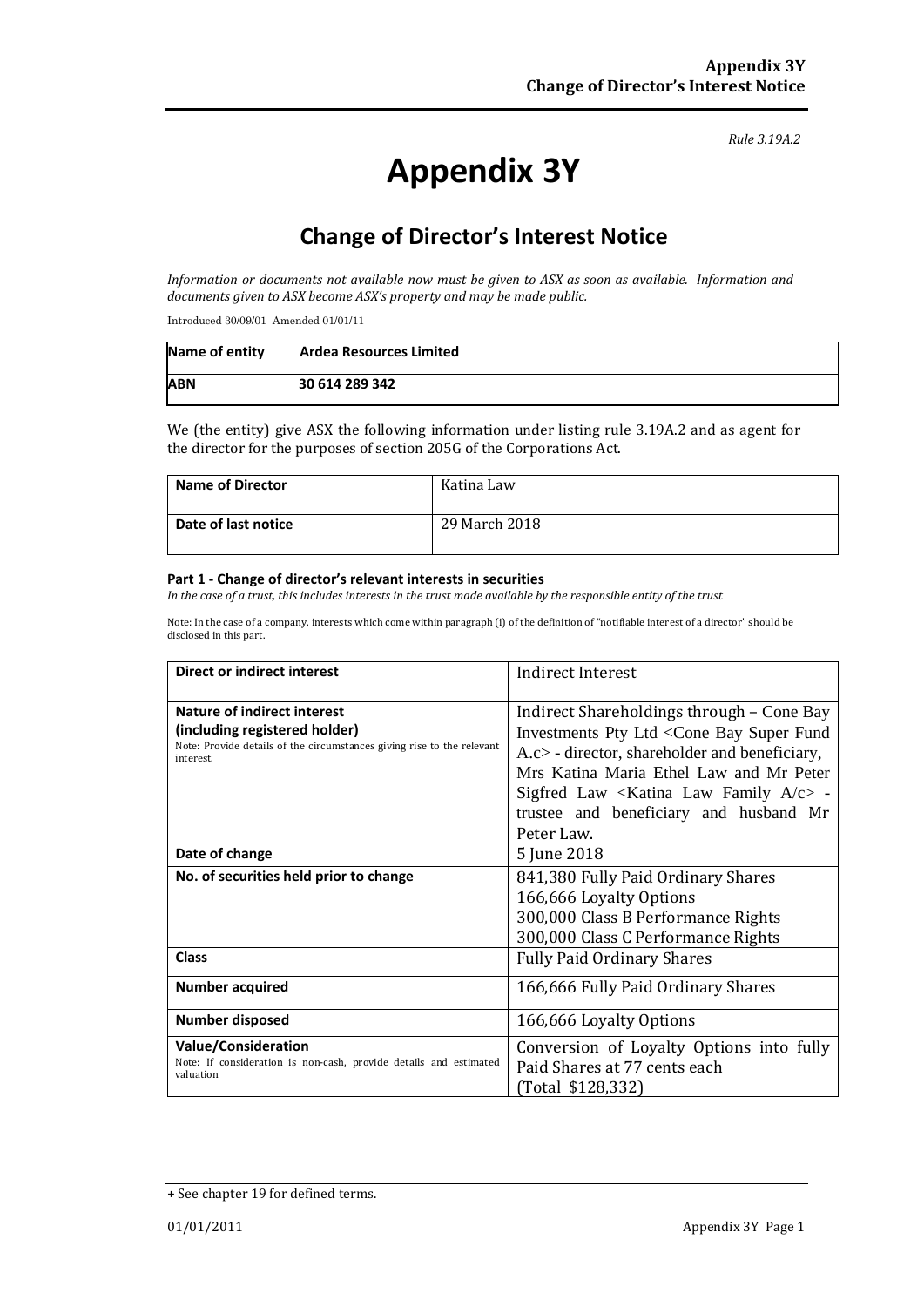| No. of securities held after change                                                                                                                                         | 1,008,046 Fully Paid Ordinary Shares<br>300,000 Class B Performance Rights<br>300,000 Class C Performance Rights |
|-----------------------------------------------------------------------------------------------------------------------------------------------------------------------------|------------------------------------------------------------------------------------------------------------------|
| Nature of change<br>Example: on-market trade, off-market trade, exercise of options, issue<br>of securities under dividend reinvestment plan, participation in buy-<br>back | Conversion of 77 cent Loyalty Options into<br><b>Fully Paid Ordinary Shares</b>                                  |

### **Part 2 – Change of director's interests in contracts**

Note: In the case of a company, interests which come within paragraph (ii) of the definition of "notifiable interest of a director" should be disclosed in this part.

| <b>Detail of contract</b>                                                                                                                                                      | <b>Nil</b> |
|--------------------------------------------------------------------------------------------------------------------------------------------------------------------------------|------------|
| <b>Nature of interest</b>                                                                                                                                                      |            |
| Name of registered holder<br>(if issued securities)                                                                                                                            |            |
| Date of change                                                                                                                                                                 |            |
| No. and class of securities to<br>which interest related prior to<br>change<br>Note: Details are only required for a contract in<br>relation to which the interest has changed |            |
| Interest acquired                                                                                                                                                              |            |
| Interest disposed                                                                                                                                                              |            |
| <b>Value/Consideration</b><br>Note: If consideration is non-cash, provide details and<br>an estimated valuation                                                                |            |
| Interest after change                                                                                                                                                          |            |

## **Part 3 –** +**Closed period**

| Were the interests in the securities or contracts detailed           | $N_{\Omega}$ |
|----------------------------------------------------------------------|--------------|
| above traded during a <sup>+</sup> closed period where prior written |              |
| clearance was required?                                              |              |
| If so, was prior written clearance provided to allow the $\vert$ N/a |              |
| trade to proceed during this period?                                 |              |
| If prior written clearance was provided, on what date was            | N/a          |
| this provided?                                                       |              |

Date of Notice: 5 June 2018

<sup>+</sup> See chapter 19 for defined terms.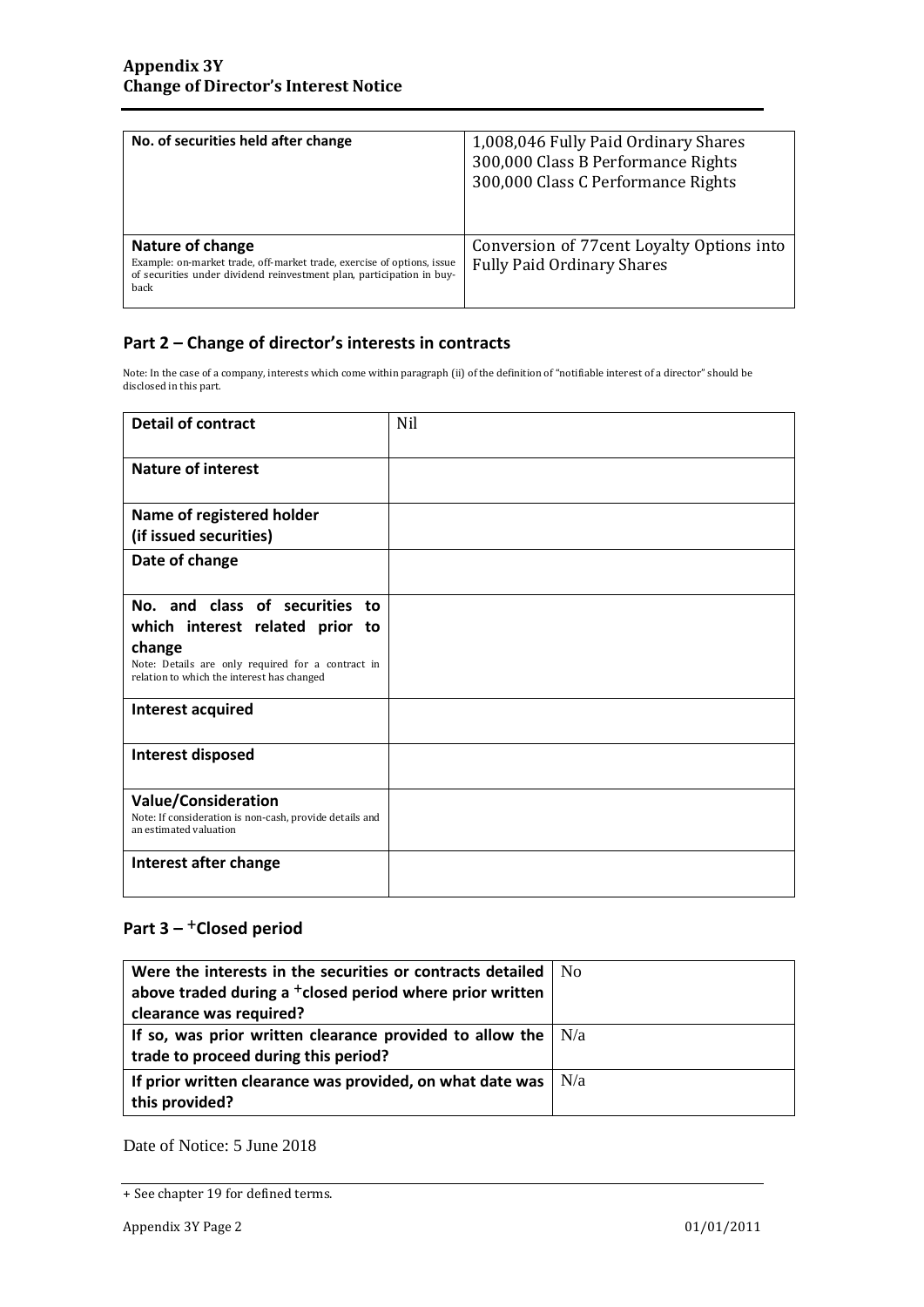#### *Rule 3.19A.2*

# **Appendix 3Y**

## **Change of Director's Interest Notice**

*Information or documents not available now must be given to ASX as soon as available. Information and documents given to ASX become ASX's property and may be made public.*

Introduced 30/09/01 Amended 01/01/11

| Name of entity | <b>Ardea Resources Limited</b> |
|----------------|--------------------------------|
| <b>ABN</b>     | 30 614 289 342                 |

We (the entity) give ASX the following information under listing rule 3.19A.2 and as agent for the director for the purposes of section 205G of the Corporations Act.

| <b>Name of Director</b> | Ian Buchhorn |
|-------------------------|--------------|
| Date of last notice     | 25 May 2018  |

#### **Part 1 - Change of director's relevant interests in securities**

*In the case of a trust, this includes interests in the trust made available by the responsible entity of the trust*

Note: In the case of a company, interests which come within paragraph (i) of the definition of "notifiable interest of a director" should be disclosed in this part.

| Direct or indirect interest                                                                                                                                | Direct and Interests                                                                                                                                                                                                                                  |
|------------------------------------------------------------------------------------------------------------------------------------------------------------|-------------------------------------------------------------------------------------------------------------------------------------------------------------------------------------------------------------------------------------------------------|
| <b>Nature of indirect interest</b><br>(including registered holder)<br>Note: Provide details of the circumstances giving rise to the relevant<br>interest. | Indirect Shareholdings through - Hazurn<br>Pty Ltd <buchhorn a="" c="" fund="" super="">,<br/>Kurana Pty Ltd <buchhorn account="" unit="">,<br/>Manorina Mining Pty Ltd - Director and<br/>Shareholder and wife Mrs PJ Buchhorn</buchhorn></buchhorn> |
| Date of change                                                                                                                                             | 5 June 2018                                                                                                                                                                                                                                           |
| No. of securities held prior to change                                                                                                                     | 10,398,888 Fully Paid Ordinary Shares<br>1,452,552 Loyalty Options<br>300,000 Class B Performance Rights<br>300,000 Class C Performance Rights                                                                                                        |
| <b>Class</b>                                                                                                                                               | <b>Fully Paid Ordinary Shares</b>                                                                                                                                                                                                                     |
| <b>Number acquired</b>                                                                                                                                     | 1,452,552 Fully Paid Ordinary Shares                                                                                                                                                                                                                  |
| <b>Number disposed</b>                                                                                                                                     | 1,452,552 Loyalty Options                                                                                                                                                                                                                             |
| <b>Value/Consideration</b><br>Note: If consideration is non-cash, provide details and estimated<br>valuation                                               | Conversion of Loyalty Options into fully<br>Paid Shares at 77 cents each<br>(Total \$1,118,465)                                                                                                                                                       |

<sup>+</sup> See chapter 19 for defined terms.